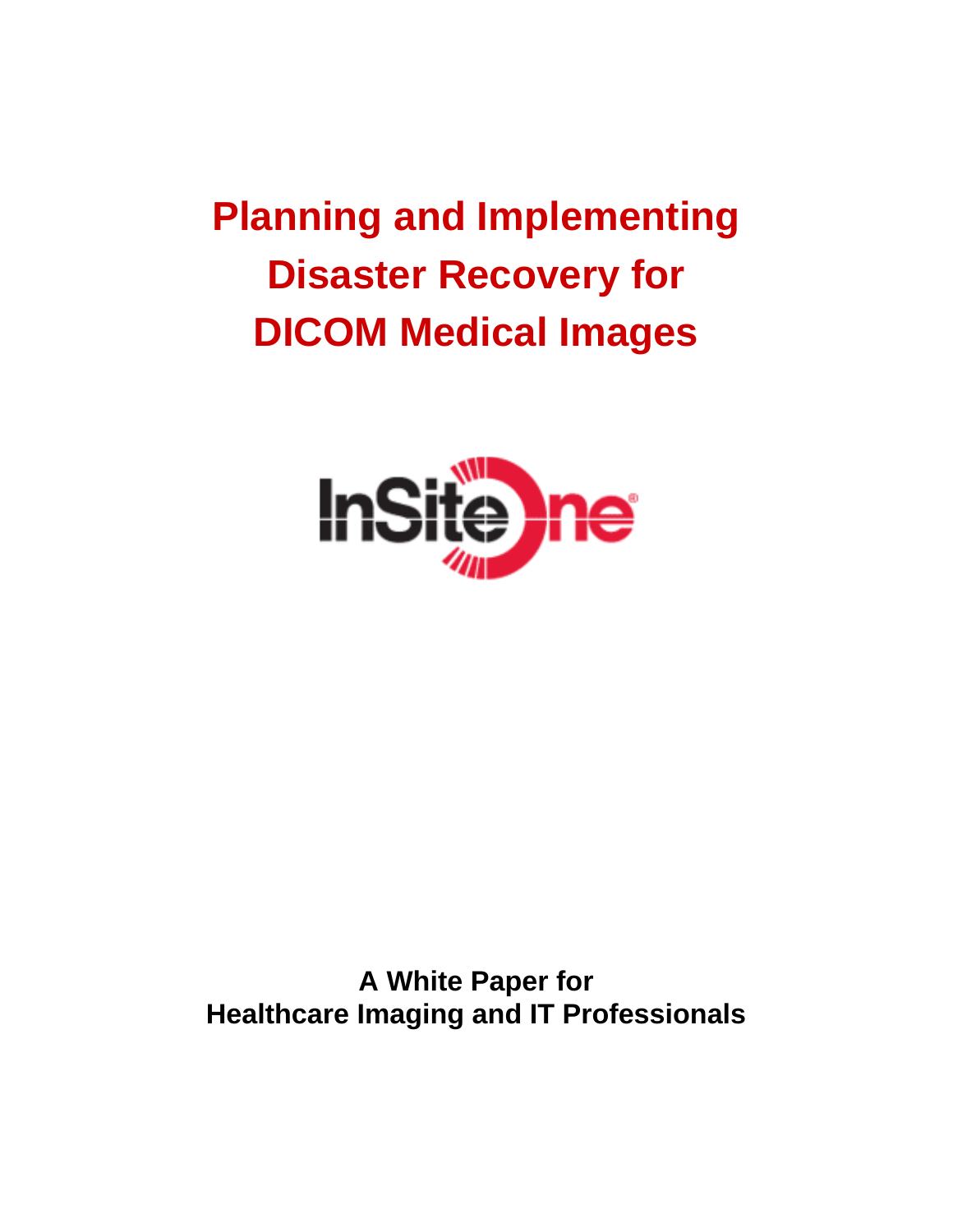## **I. Introduction**

It's a given - disaster will strike your medical imaging data at some point in time. No matter how good your IT network, some types of disaster cannot be prevented, including such natural occurrences as hurricanes and floods. Disaster planning and back up is essential to provide recovery of data lost to your system, or to prevent such loss. Beyond basic business and revenue considerations, the implications of data loss can be enormous, involving legal and liability issues and even jail time. The loss of medical imaging data can be particularly serious.

Planning for the unplanned involves a myriad of factors. But with a careful and methodical approach, a successful disaster recovery plan can be achieved.

This white paper will examine common types of disasters, disaster recovery strategies typical for medical imaging data, data storage medias and methods of implementation.

### **II. Types of Disaster**

IT disaster scenarios that most businesses--including medical imaging facilities and departments--should address are numerous and varied. They include:

- **Hardware failures** Servers, disks, tape subsystems/media, routers/switches, user stations, network interface cards
- **Software failures** Viruses, software bugs or corruption, database crashes
- **User errors** Deletion of files, misplacing files, turning off power, pulling plugs, spilling liquids on equipment
- **Localized disaster** Data center unusable, electrical failure, network failure, hacking attacks, communications cable cut by construction
- **Area disaster** Power loss, evacuation, flooding, fire, terrorist attack
- **Natural disaster** Earthquake, forest fire, tornado, hurricane

### **III. Back Up Strategies**

Disasters can be rated from mild to severe for their potential to interrupt access to data or to cause data loss. No single backup strategy is adequate for all disasters, and any disaster recovery plan must be tailored to meet each organization's needs and relevant compliance issues. The variety of data types in a medical facility, which all must be handled differently, further complicates matters, generally requiring multiple approaches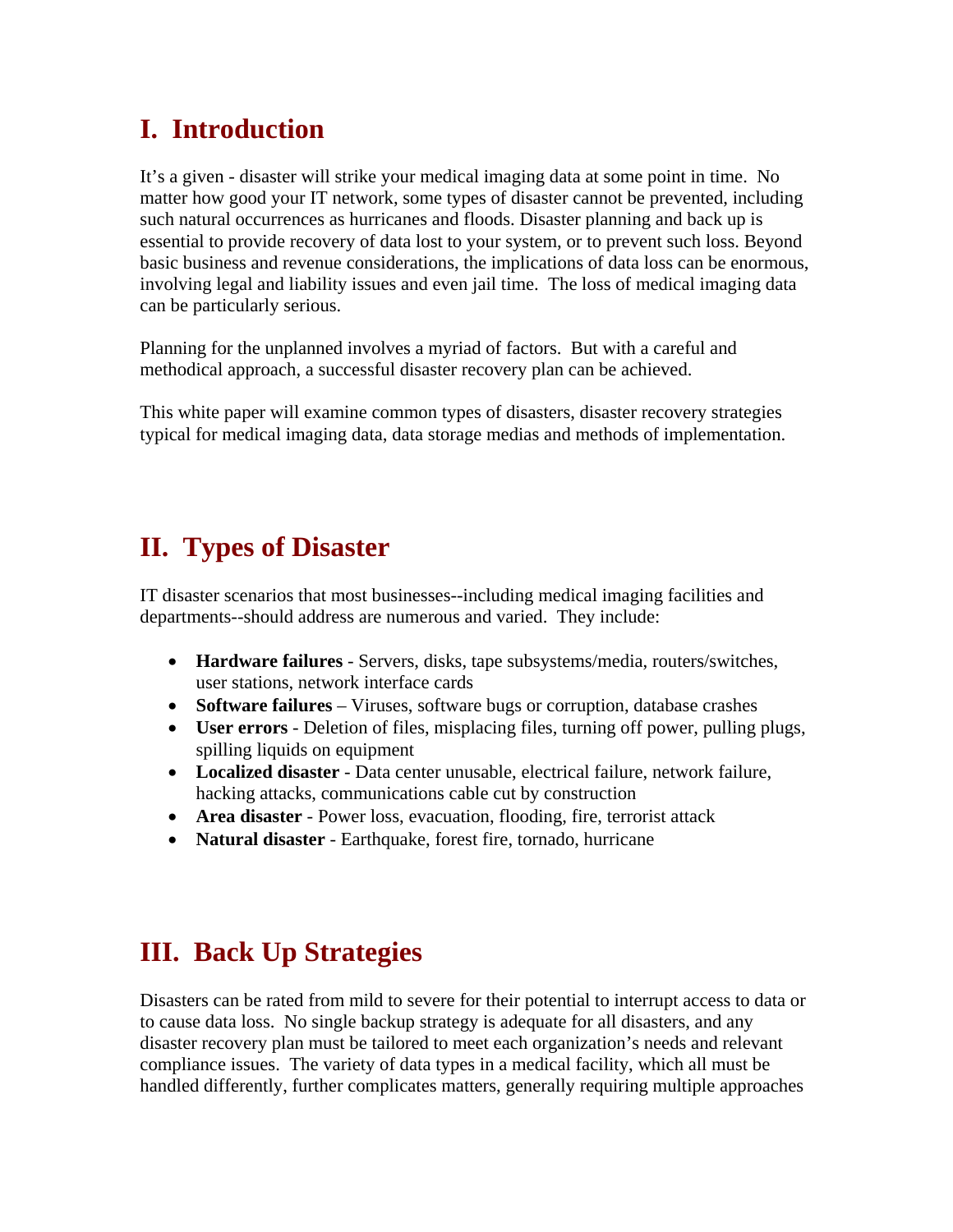to support the various needs and priorities. This paper focuses primarily on DICOM imaging data and its related database information.

For the least significant disaster scenario, a simple on-site tape backup coupled with UPS (uninterruptible power source) units can be sufficient. A slightly more comprehensive disaster recovery plan requires remote storage of tape backup to protect against local natural disasters. The farther away the remote site, the better.

However, in the event of a disaster, this solution has numerous shortcomings. The time to transport tapes back onsite and the process of tape restoration, which is slow compared to other media, is generally beyond the required RTO (Recovery Time Objective).

Disk-based media is far more reliable than tape and utilizing it onsite provides a higher level of data security. Adding more protection, disk-based back up in one or multiple offsite data centers provides an even more effective safeguard.

Additionally, unlike tape, disk storage opens up the possibility of real or near realtime data back up, improving data security as well as the ability to work directly from back up media in the event of a disaster to ensure business continuity, as discussed in the next section.

Provisioning a remote data recovery center can mean the difference between being wiped out and having minimal downtime or data loss. Choosing a remote site for disaster recovery calls for consideration of such physical factors as relevant threats and probabilities for disaster, geographic stability and accessibility. Though the expense maybe considerable, downtime and data loss may be more expensive. Additionally, for critical data, real-time replication both onsite and off may be the only way to maintain compliance with regulatory requirements, including HIPAA.

Cost is also a factor in selecting a back up solution, and providing adequate and compliant disaster recovery in the most cost effective manner possible is vital. This expense must be compared against the likelihood that a disaster of a certain type will occur. For example, for facilities in hurricane zones, the cost of offsite storage is easy to justify. Additionally, a solution should be weighed against the cost of data loss. This is not just lost revenue, but the overall impact the data has on enabling the business to meet customer, employee, legal and financial obligations. Naturally, the consequences of the loss of medical images are significant both for patient care and financially, making a thorough solution imperative.

When tallying up the costs of a back up solution, consider operating and staffing costs as well as required hardware and software. Depending on the various factors, contracting with a managed back up solution provider may provide the most cost effective option.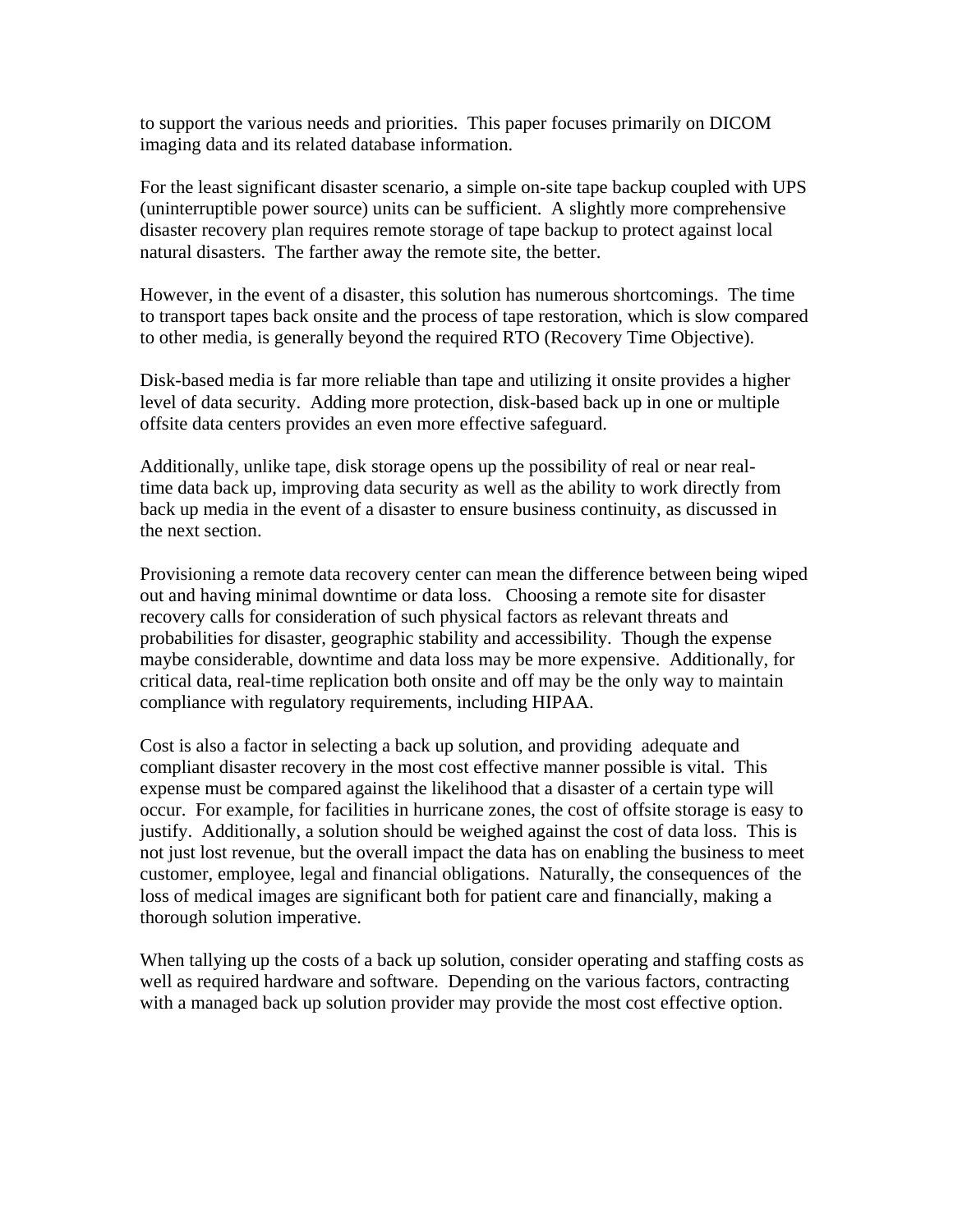## **IV. Backup Technologies**

#### • *Tape*

The most economical but least effective backup media, tape can be adequate for some applications.

Tape leaves the back up solution vulnerable to data loss due to difficulties managing a vast number of individual tape units and unreliability of the media itself. Tapes often fail in the restore process despite careful verification at the time of back up.

 Also, tape backup is generally performed on-site on a schedule that leaves gaps in protection of data of 12 or 24 hours or more and is transferred physically to an off-site facility. This means a risk of loss and security breach during transport and, in a disaster scenario, a delay while tapes are retrieved from storage. With the legal, financial and ethical issues of medical image storage, using a better backup technology with greater reliability is important to provide improved speed of recovery with the potential for minimal downtime

#### • *Disk*

Current disk-based systems are proving more useful, reliable and cost effective, especially for back up of mission critical data. Speed and reliability of recovery -without the failure of tape media - are the principal advantages disk-based technologies offer. Additionally, disk solutions are capable of and typically employed to replicate data in real time, not to back it up at set intervals. With this method, if the primary archive fails, the network can access data directly from the back up archive and business can continue as usual in this fashion until the original archive is restored.

Today, SANs (Storage Area Networks) and NAS (Network Attached Storage) systems that leverage high-speed FC (fibre channel) connections provide fast dependable diskbased backup options and are generally configured with standard and reliable RAID arrays with high throughput iSCSI hardware interfaces.

A SAN is a high-speed subnetwork of shared storage devices that together share the task of data storage, are recognized by the system as a single archiving device and make better use of each device's storage capacity than would a series of unrelated disks. NAS is a server or device dedicated to file sharing and delivering data to network clients. The purpose of both technologies is to provide access to data across a network, whether LAN or WAN, to all servers while also supporting easy expansion of available storage capacity through the addition of new storage devices to the system.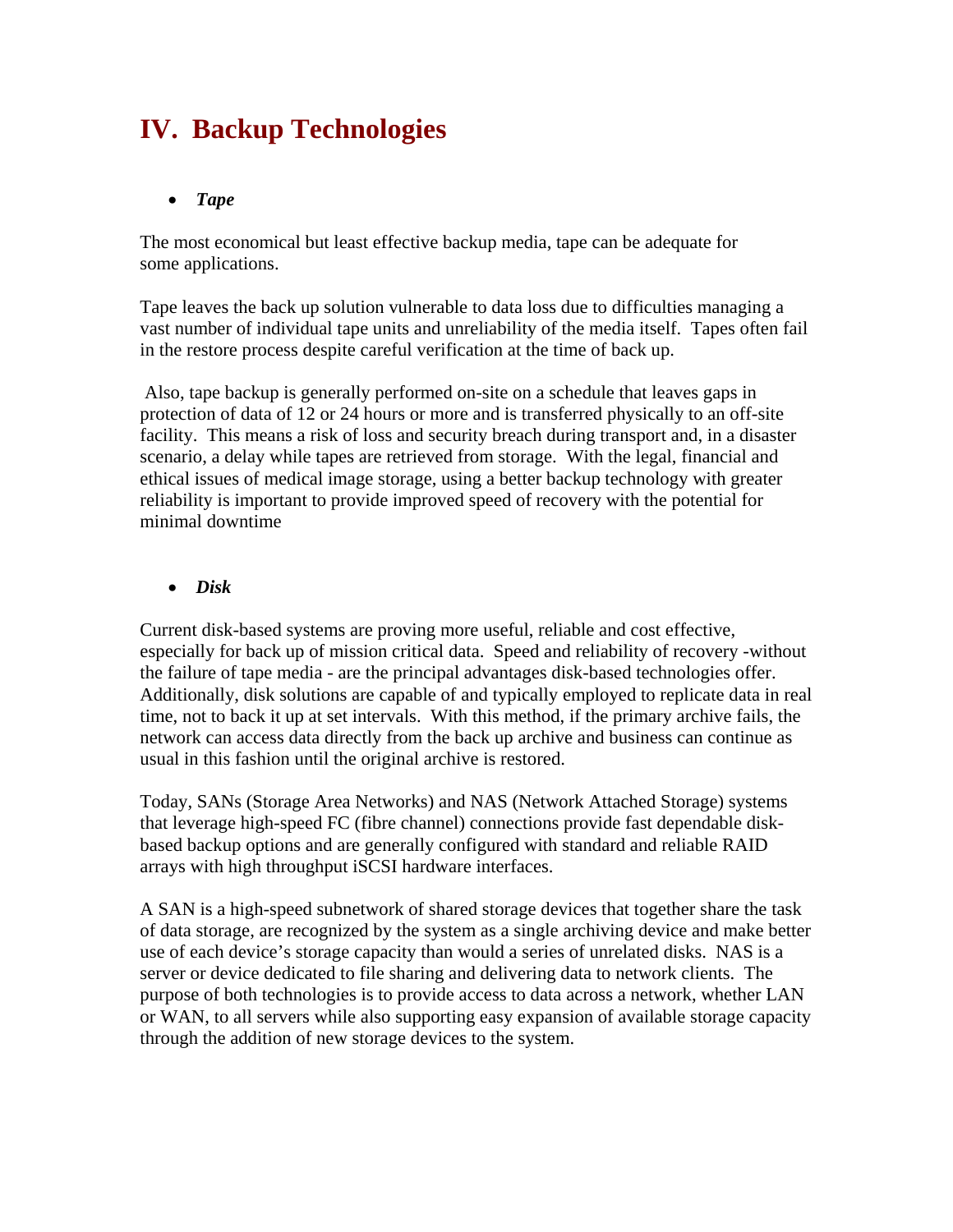The backup storage array must avoid having a single point of failure (SPOF)—an architecture that allows a single interruption in the archive infrastructure to compromise both the ability to successfully backup data as well as restore it when needed.

An effective and reliable backup system might feature server clusters with carefully configured routers/switches and shared NAS and SAN storage. Data would be replicated both locally and remotely, especially in conjunction with remote servers/clusters. In the event of a disaster, this system would provide rapid access to data with failover to the back up system for business continuity as well as fast data restoration. Careful planning and configuration to avoid SPOF can prevent having a backup system go down along with the primary system when disaster strikes.

Replication creates a complete copy of data on the backup disk array and continually updates this as changes occur, versus copying and recopying the entire data set. Real time data replication may be either asynchronous or synchronous. Synchronous replication delivers RPOs (Recovery Point Objectives) measured in minutes, and recovery times measured in seconds, unlike tape which can be measured in days in the worst case--if recovery is successful at all.

Synchronous replication writes data to both the primary and secondary disk arrays at the same time, while asynchronous replication grabs data once it is written to the primary disk, and rewrites it to a secondary array. Because of performance issues, synchronous replication is better suited for localized use and asynchronous is best for remote replication.

Once replicated, data can be easily further replicated across multiple backup arrays to provide additional data security.

#### • *Other*

Other technologies such as VTL (Virtual Tape Libraries), CAS (Content Addressed Storage) and CDP (Continuous Data Protection) can augment disk storage systems to address specific backup needs and provide greater flexibility and redundancy.

Virtual tape libraries mimic the functionality of tape libraries but utilize disks. CAS provides object-oriented storage that cannot be updated and is appropriate for data such as medical images that typically are not changed archived. More comprehensive CDP creates a storage snapshot for every data modification to create system restore points. CAS has the advantage of allowing restoration from clean data if a gradual corruption of data occurs and problems are replicated on other back up files.

VTL can provide a familiar interface and similar functionality to tape backup systems with the improved speed and reliability of disk-based systems. However, it shares some limitations in the time and frequency of back up and restoration speed.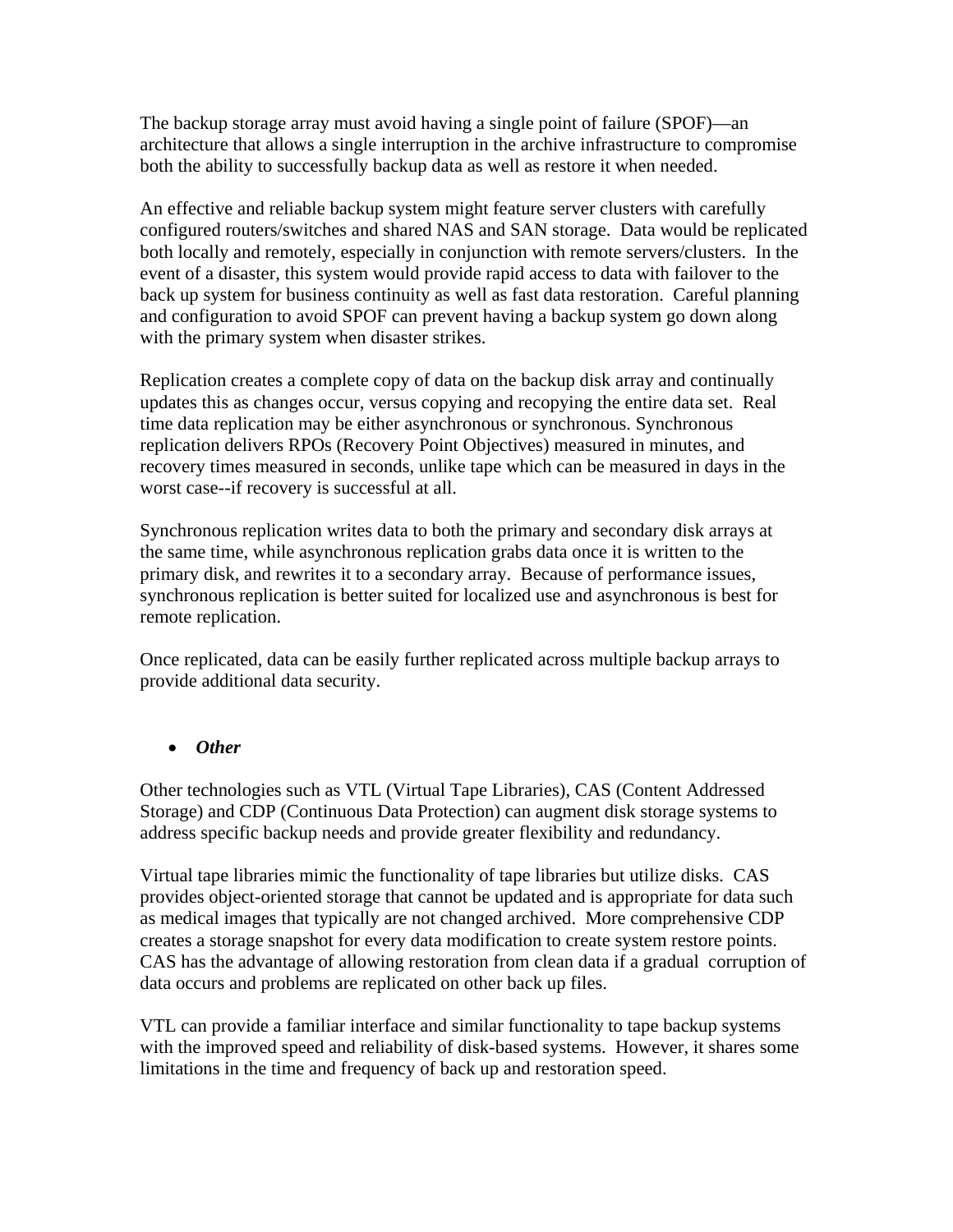For CAS, optical (CD or DVD) jukeboxes are particularly appropriate. Data stored to this media cannot be altered, safeguarding medical images. However, restoration and business continuity access is slower than with a SAN or NAS.

# **V. About HIPAA**

HIPAA regulations regarding digital information storage are complex and are the same for data both in transit and a live environment. For tape backup, data must be thoroughly and securely encrypted to meet confidentiality requirements. An appropriate method must be selected that allows un-encryption at the DR site, even when that specific location is unknown in a multi-location set up. This is especially difficult for tapes deposited offsite at third-party repositories. While tapes may be safely encrypted, if the tape is damaged or the original systems lost, data access becomes impossible.

To ensure HIPAA compliance, disk array backup demands even more careful consideration. Sites must ensure that onsite errors are not propagated in the archive. Moreover, both onsite and offsite failover systems must have equal security. For installations with multiple sites, this means redundant security setups must protect not only data, but also the newly restored systems in the event of a second disaster.

During a HIPAA audit, healthcare facilities must prove that data on a restored system is as secure as the original. Naturally, restored systems will be under even higher scrutiny than the originals because the new system is unproven.

# **VI. Implementation**

Building and managing an effective back up system calls for time, effort and funds. You may choose to implement it in-house, call in a consultant or outsource some or all of the system, depending on the specifics of your organization. But in all cases, this should be a carefully considered decision.

### • *In-House Installation*

Generally, installing a back up system is a major undertaking. It also is not something that existing in house IT staff generally will be trained to handle. An organization should carefully weigh its capability to provision the necessary infrastructure before making a decision to implement a solution in house.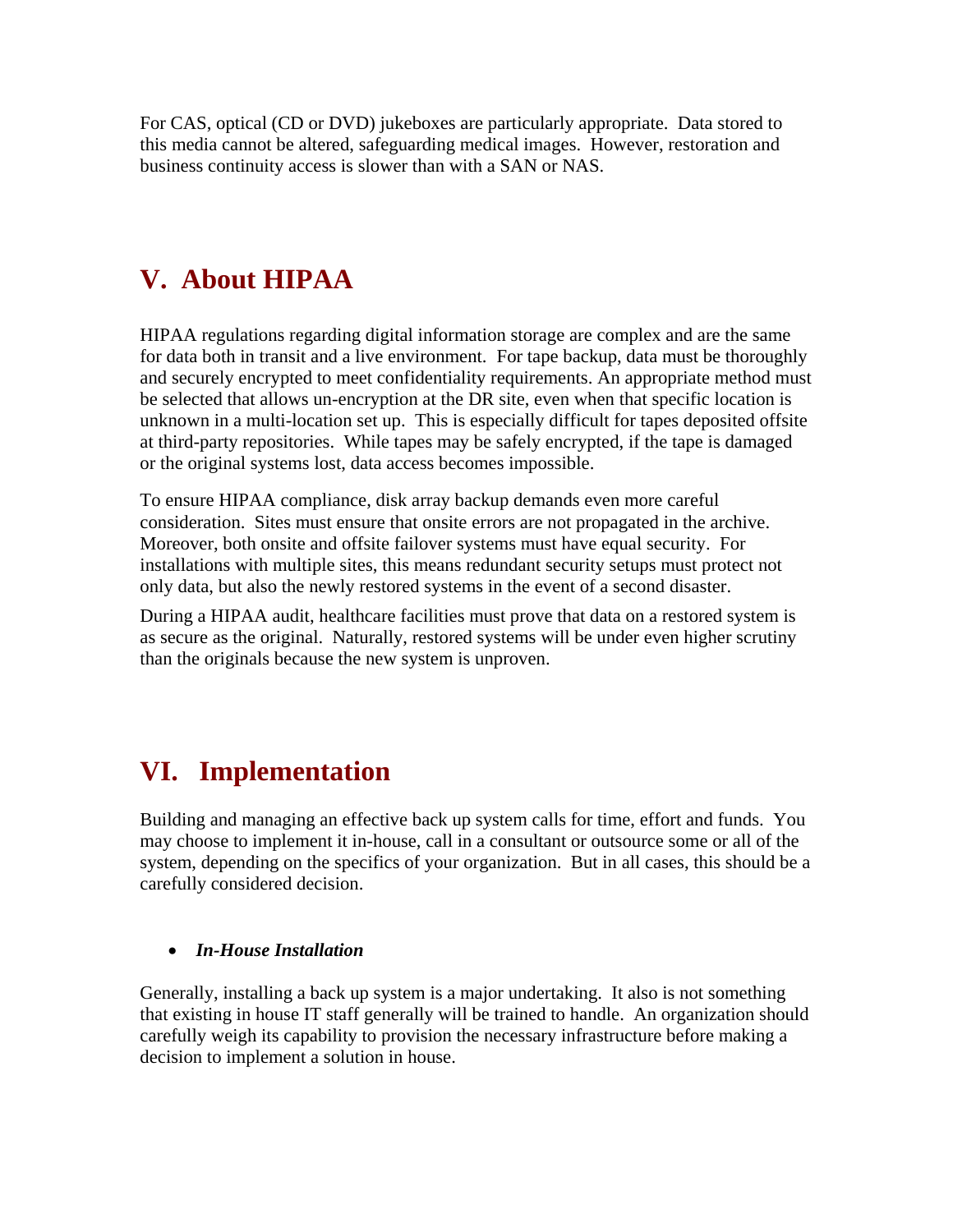Given this, many organizations elect to hire a consultant to set up the archive. Following set up, if the archive is to be maintained in house, the consultant likely will be equipped to carefully train staff on disaster recovery related issues and proper implementation of procedures.

However, organizations must keep in mind that increasing IT infrastructure, especially adding complexity, puts a strain on existing staff, who are often already stretched thin and stressed. Often back up maintenance will require the addition of new staff. Remote sites also increase this need, plus add additional management concerns.

Also consider that an archive installed in house, by contrast with one outsourced to a service organization, is subject to technology obsolescence. At some point legacy technologies will need to be upgraded, calling for additional time an expense.

In-house system implementation and management may be the most cost effective implementation for some organization. However, many facilities outsource the entire back up system.

### • *IT Consultants*

Hiring an expert consultant for system design can be helpful but increases costs. Once installed, most organizations will elect to maintain the system using in-house staff.

A consultant may have the expertise to help select the best back up strategy and technology for a facility's needs today and to grow with them into the future. A good consultant also will have the experience to provide installation with a minimum of disruption to the work environment, and, as noted, should also be able to train staff on system maintenance.

When hiring a consultant, experience with a medical imaging organization and working with DICOM files is important. Involve your IT staff in the interview process and have them evaluate several medical imaging solutions the consultant already has installed.

### • *Outsourced Solutions*

Contracting with a reliable outside service provider can alleviate many of the problems associated with developing and implementing a disaster recovery plan and infrastructure. A variety of providers are available, most notably organizations that will simply provide offsite storage of back up tapes a facility creates themselves as well as complete turnkey solution providers.

While preferable to no back up at all, as noted, tape back up is generally insufficient for medical image archiving applications, even when stored offsite.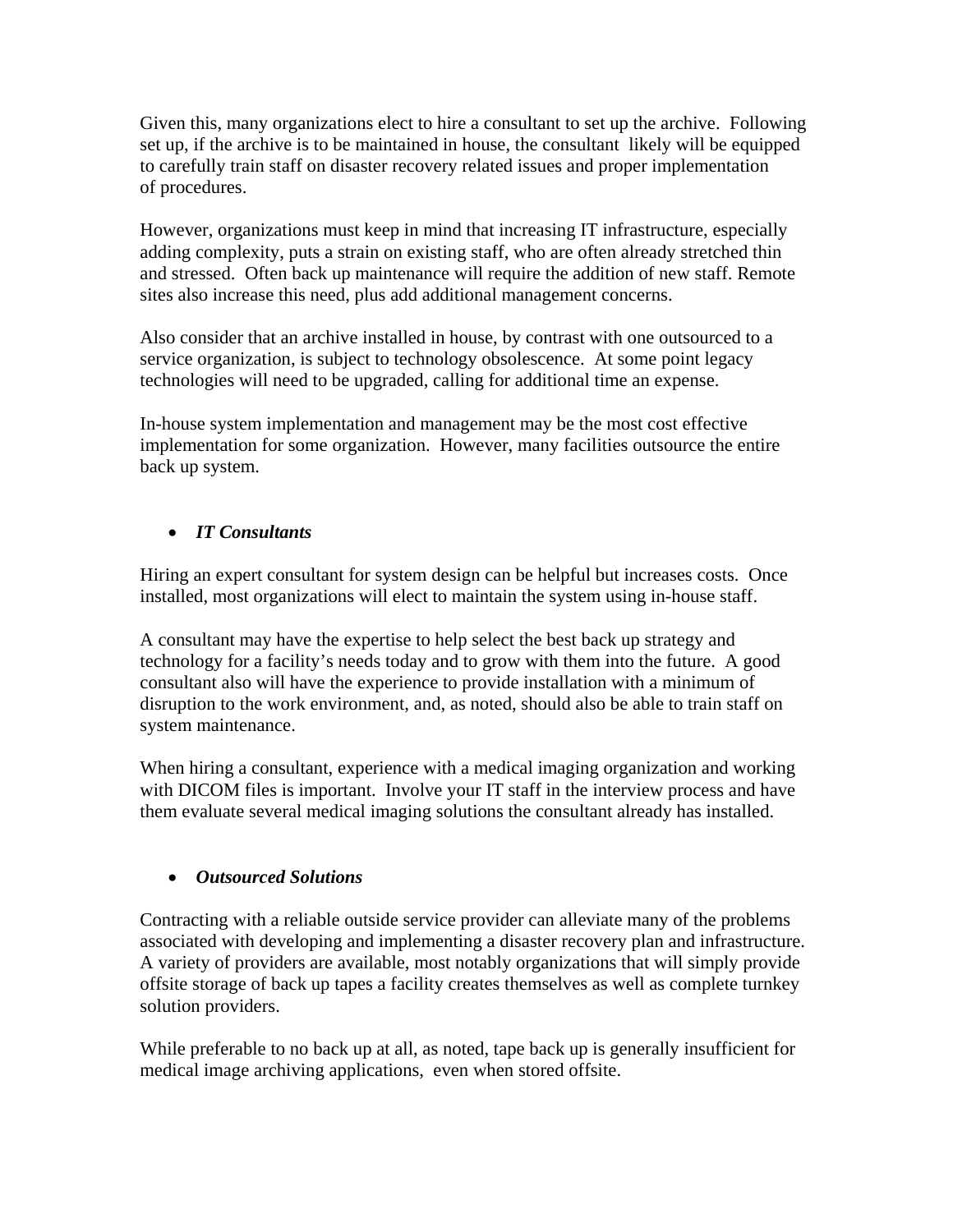By contrast, a turnkey archive service provider can implement a solution that is effective, efficient and cost effective for back up medical image archiving and related data. In many cases, such a provider actually can implement a solution at less cost overall than an in-house project.

Again, because of both the unique demands of DICOM archiving and stringent industry regulations, facilities should select a provider with a strong background or specialization in medical imaging archiving and backup. For more than 15 years, InSite One has been providing healthcare facilities with high-quality, specialized back up solutions for medical images and related data.

#### **A turnkey back up service provider such as InSiteOne delivers a high value service that offers:**

- Elimination of IT staffing training and maintenance costs.
- An economy of scale in archiving hardware and software with costs shared among it multiple client installations.
- An economy of scale in an offsite facility with cost shared among its multiple client installations.
- Elimination of hardware and software obsolescence due to timely provider upgrades.
- Built in scalability to accommodate archiving needs as they grow.
- Elimination of in-house IT training and maintenance staff costs.
- Elimination of HIPAA compliance issues.

In addition, InSiteOne, in particular, offers cost-effective, predictable storage pricing through an all-inclusive back up fee for the life of the study, whatever the image size. The service includes redundant archiving in two data centers in Connecticut and Phoenix, where disk array real-time replication combines with fixed optical media back up to provide multiple-strategy comprehensive protection. Should a disaster occur, data can be accessed remotely over the Internet so that your facility can continue to work from the remote archive until restoration is complete.

When evaluating a back up service provider, ask questions. In particular, find out specifically about the type of storage technology and media used, how often it is upgraded and whether this cost is passed on to you as a price increase. Inquire about the time involved in data restoration and whether the archive can be accessed before restoration to provide business continuity. Ask very specifically about hidden costs that may escalate your budget should a disaster occur. Obtain references. Your practice depends on access to your valuable medical data.